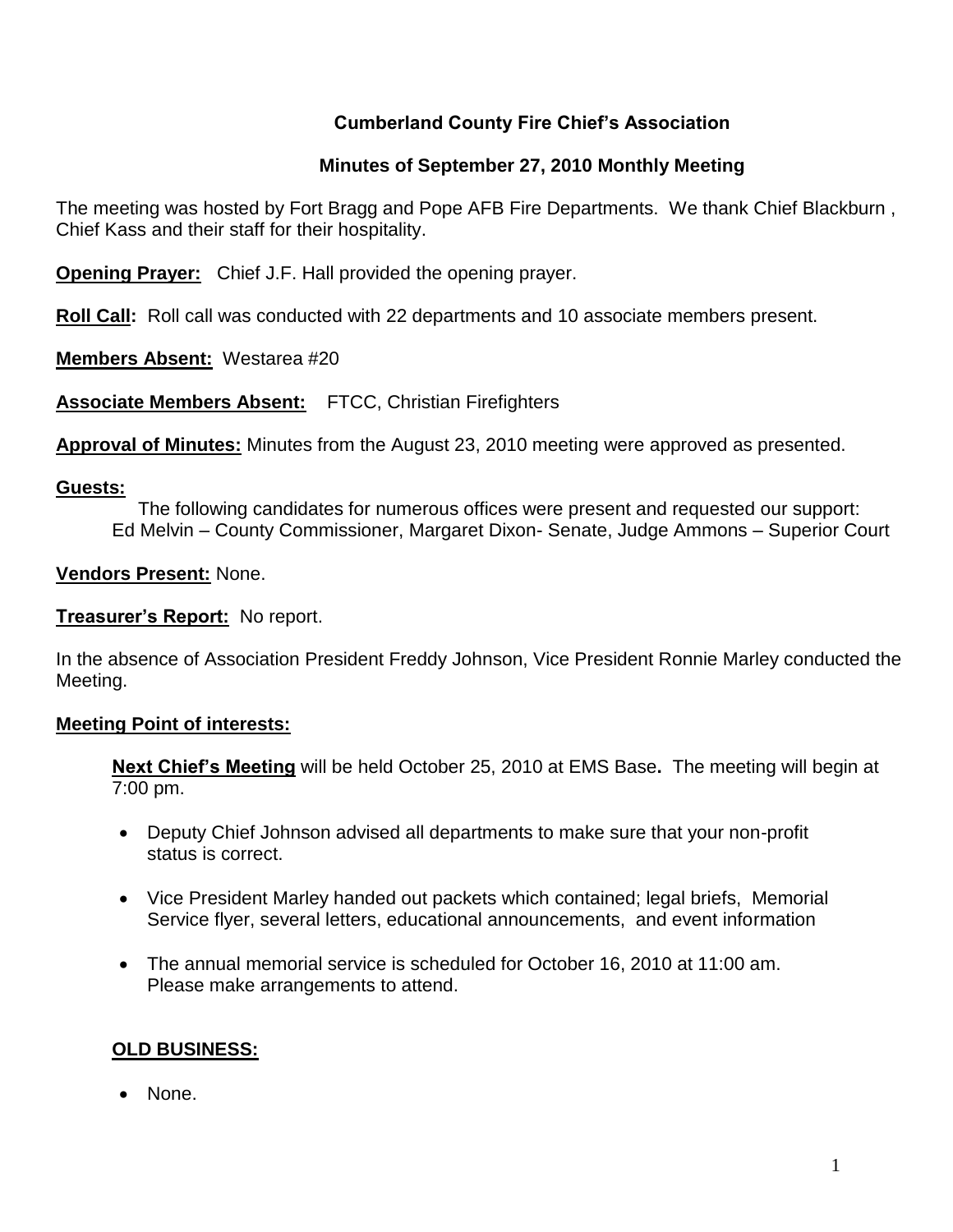# **NEW BUSINESS:**

• None

# **COMMITTEE REPORTS:**

### **I D CARD COMMITTEE** Lt. Tara Whitman (Stoney Point) Chairperson

 **FYI.** Fire Chiefs are required to send a signed letter or memo with a firefighter requesting an ID Card. For any questions or an appointment contact 424-0694 or e-mail at [tara@stoneypointfire.com](mailto:tara@stoneypointfire.com)

# **FIRE PREVENTION/EDUCATION COMMITTEE** Chief J. F. Hall (Bethany) Chairperson

 FPW is coming fast. Chief J.F. Hall encourages all departments to plan events and get out into your communities.

#### **COMMUNICATIONS COMMITTEE** Chief B. Bullard (Stedman) Chairperson

• No report.

#### **STANDARDS & POLICY COMMITTEE** Chief K. Hall (Cumberland Road) Chairperson

• No report.

# **MEMORIAL COMMITTEE** Chief R. Marley (Pearce's Mill) Chairperson

Chief Clark and Chief Blackburn gave a brief update on the memorial service for October 16.

# **AUTOMATIC AID/MUTUAL AID COMMITTEE** Chief Ake (Beaver Dam) Chairperson

• No report.

#### **FINANCE COMMITTEE** Deputy Chief Freddy Johnson Jr. (Stoney Point) Chairperson

• No report.

# **RESCUE COMMITTEE** Deputy Chief Freddy Johnson Jr. (Stoney Point) Chairperson

• No report

# **BULK PURCHASE COMMITTEE** Chief (EMS) Chairperson

• No report.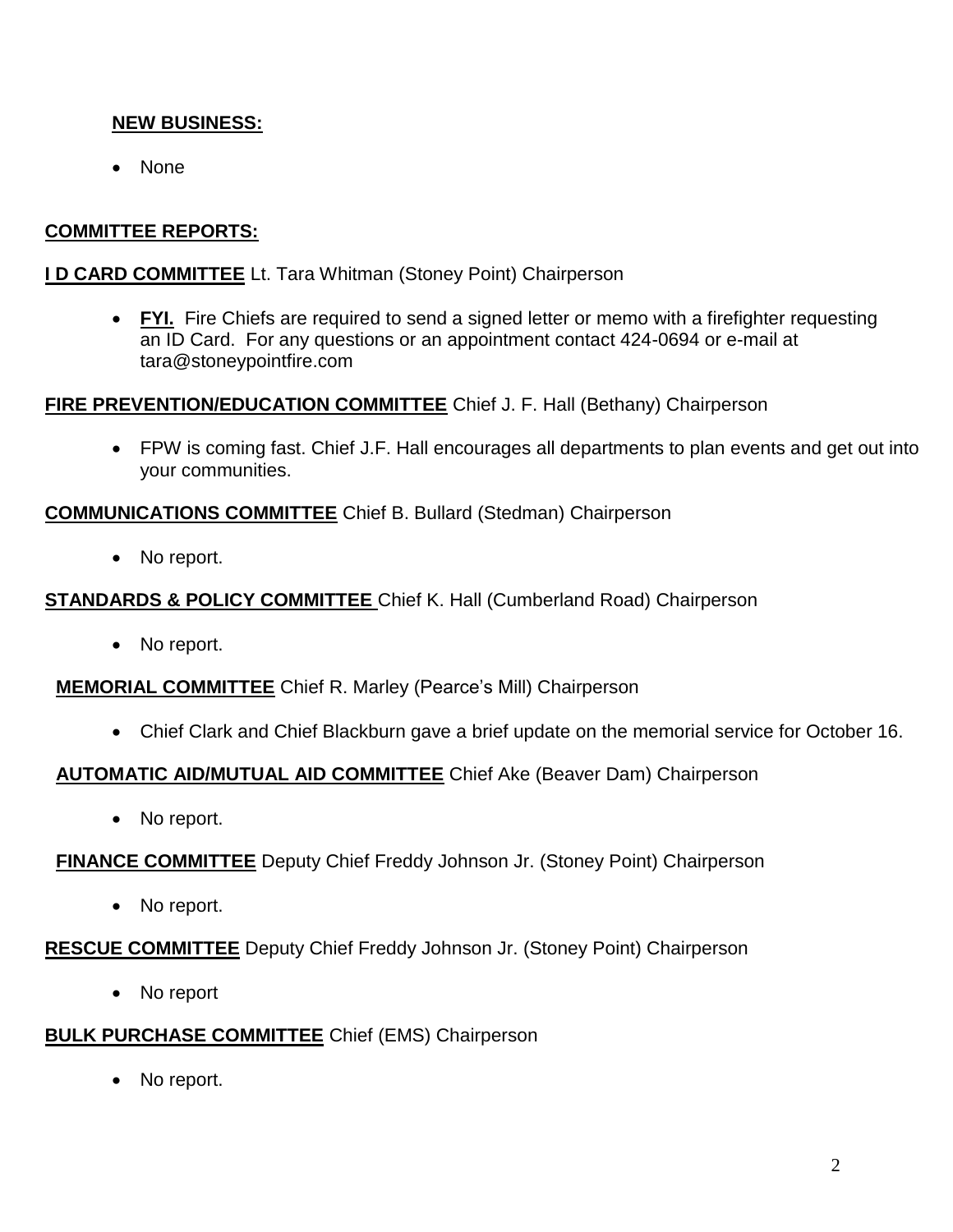# **ASSOCIATE MEMBERS REPORT**

# **EMERGENCY SERVICES DIRECTOR/ ECC-911** Kenny Currie, Director

Fireman's Relief Fund paperwork needs to be turned in ASAP.

# **EMS DIRECTOR:** Brian Pierce, Director

• No report.

**HAZMAT** BC Brian Mims, FFD - POC telephone for HAZMAT is 433-1729

New equipment is being purchased for use at by the HM team.

# **FORESTRY DISTRICT** Andrew Snyder, County Ranger

Mr. Snyder announced that Francis Singletary is retiring .

# **FTCC** Ernest Ward, Director

• No report.

# **SHERIFF'S OFFICE** Sheriff Butler

 Sgt. Hodges advised of several case dispositions and reminded everyone to let him know if there were arson related issues.

# **HIGHWAY PATROL**

• No report.

# **CHRISTIAN FIREFIGHTERS** Chaplain Casanova

• No report.

# **COUNTY COMMISSIONERS** Fire Commissioner Ed Melvin

• No report.

# **FOR THE GOOD OF THE ASSOCIATION:**

• Secretary Melvin responded to a question from Chief JF Hall regarding the new Chief 101 program. Secretary Melvin advised the association that the program was being delivered to bring all of the State Fire Chiefs up to speed on all of the required documents related to the operation of the Fire Department as well as to answer questions relating to ratings, insurance issues and like items.